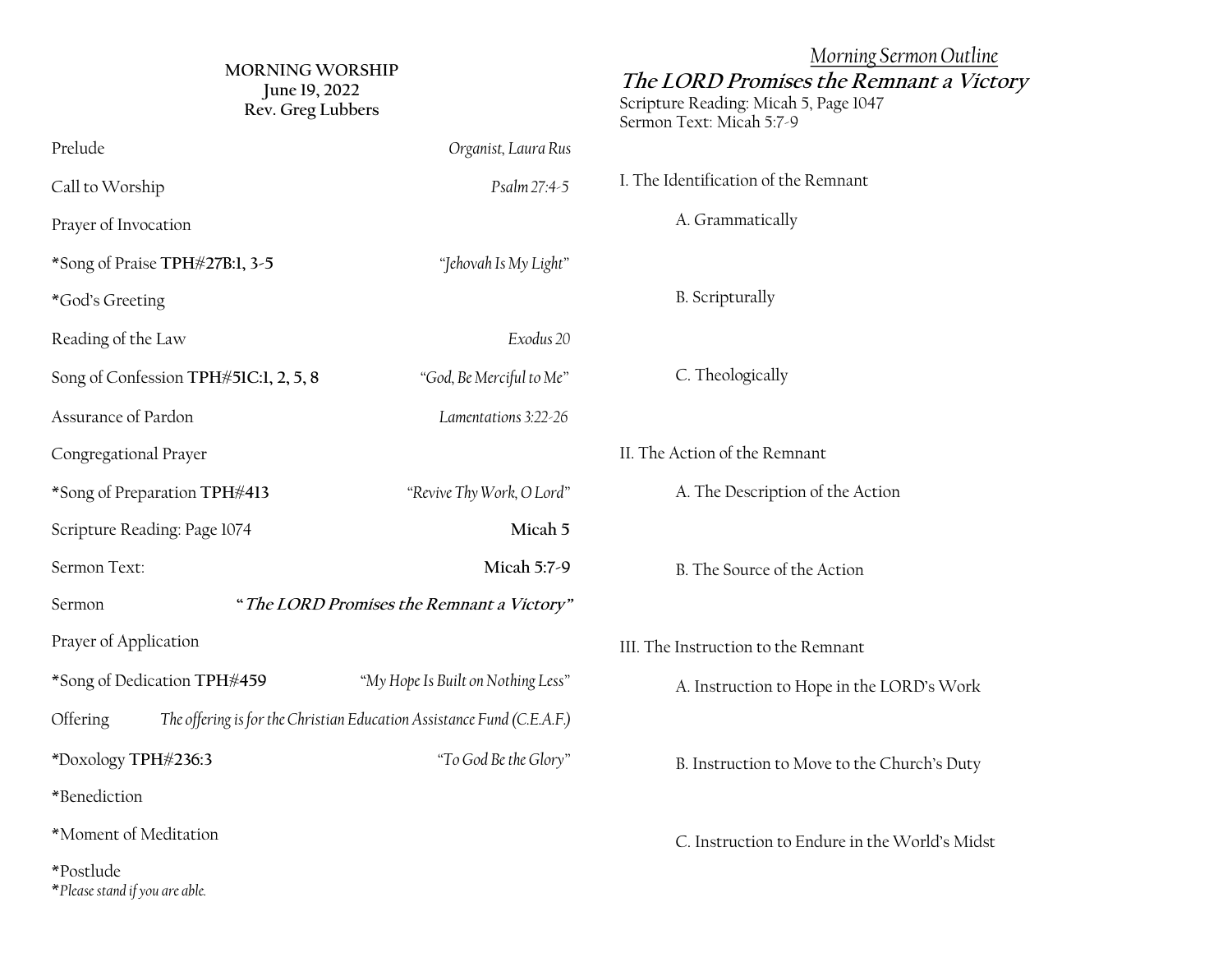# **TPH 27B - "Jehovah Is My Light" (Stz. 1, 3-5)**

1. Jehovah is my light and my salvation near; who shall my soul affright or cause my heart to fear? While God my strength, my life sustains, secure from fear my soul remains.

3. My one request has been, and still this pray'r I raise, that I may dwell within God's house through all my days, Jehovah's beauty to admire, and in his temple to inquire.

4. When troubles round me swell, when fears and dangers throng, securely I will dwell in his pavilion strong; within the shelter of his tent he hides me 'til the storm is spent.

5. Uplifted on a rock above my foes around, amid the battle shock my song shall still resound; then joyful off'rings I will bring, Jehovah's praise my heart shall sing.

### **TPH 51C - "God, Be Merciful to Me" (Stz. 1, 2, 5, 8)**

1. God, be merciful to me, on thy grace I rest my plea; plenteous in compassion thou, blot out my transgressions now; wash me, make me pure within, cleanse, O cleanse me from my sin.

2. My transgressions I confess, grief and guilt my soul oppress; I have sinned against thy grace and provoked thee to thy face; I confess thy judgment just, speechless, I thy mercy trust.

5. Gracious God, my heart renew, make my spirit right and true; cast me not away from thee, let thy Spirit dwell in me; thy salvation's joy impart, steadfast make my willing heart.

8. Prosper Zion in thy grace and her broken walls replace; then our righteous sacrifice shall delight thy holy eyes; free-will off'rings, gladly made, on thine altar shall be laid.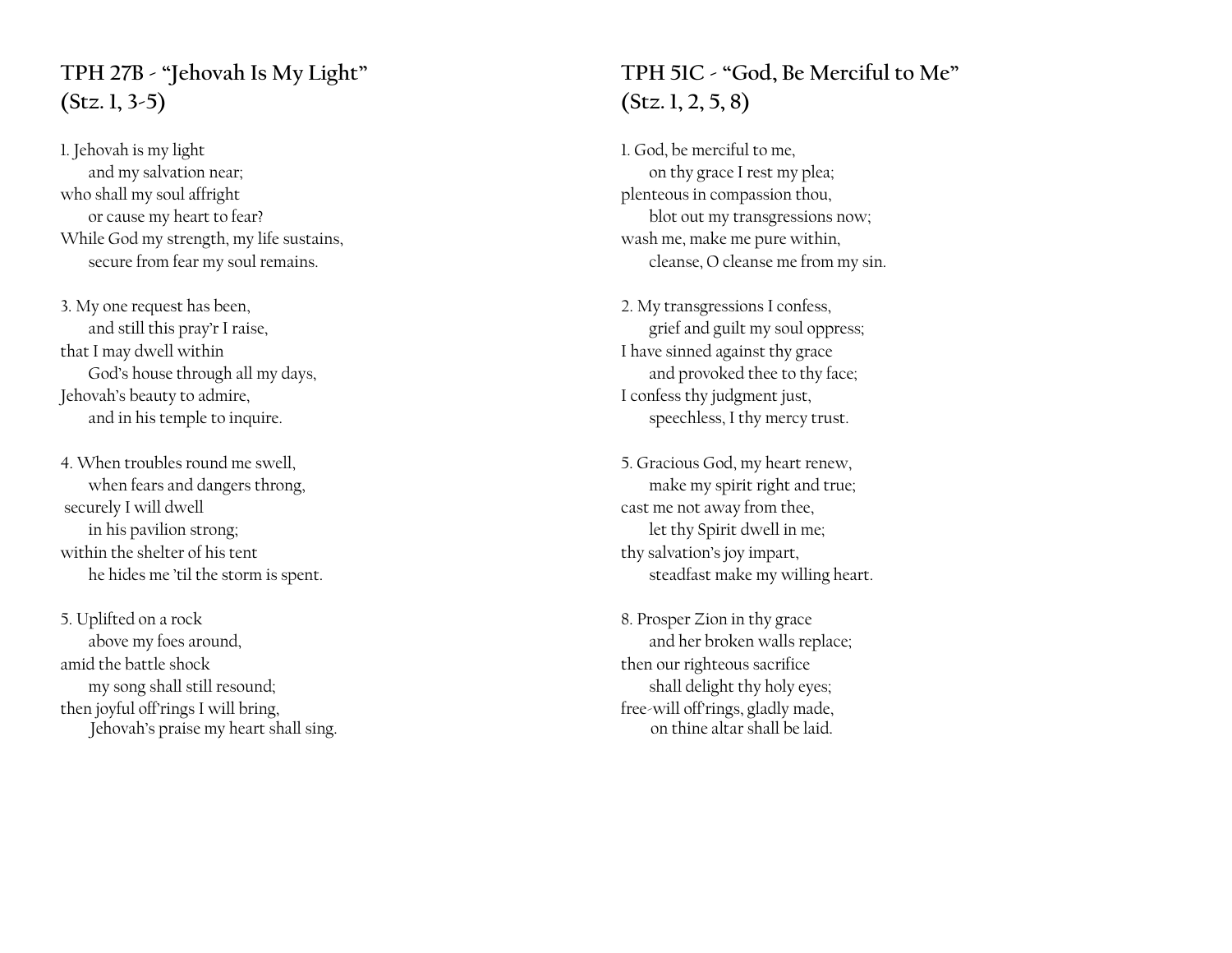#### **TPH 413 - "Revive Thy Work, O Lord"**

1. Revive thy work, O Lord, thy mighty arm make bare; speak with the voice that wakes the dead, and make thy people hear.

2. Revive thy work, O Lord, disturb this sleep of death; quicken the smould'ring embers now by thine almighty breath.

3. Revive thy work, O Lord, create soul-thirst for thee; and hung'ring for the Bread of Life O may our spirits be.

4. Revive thy work, O Lord, exalt thy precious name; and, by the Holy Ghost, our love for thee and thine inflame.

5. Revive thy work, O Lord, give Pentecostal show'rs; the glory shall be all thine own, the blessing, Lord, be ours

### **TPH 459 - "My Hope Is Built on Nothing Less"**

1. My hope is built on nothing less than Jesus' blood and righteousness; I dare not trust the sweetest frame, but wholly lean on Jesus' name. On Christ, the solid rock, I stand; all other ground is sinking sand, all other ground is sinking sand.

2. When darkness veils his lovely face, I rest on his unchanging grace; in ev'ry high and stormy gale, my anchor holds within the veil. On Christ, the solid rock, I stand; all other ground is sinking sand, all other ground is sinking sand.

3. His oath, his covenant, his blood support me in the whelming flood; when all around my soul gives way, he then is all my hope and stay. On Christ, the solid rock, I stand; all other ground is sinking sand, all other ground is sinking sand.

4. When he shall come with trumpet sound, O may I then in him be found, dressed in his righteousness alone, faultless to stand before the throne. On Christ, the solid rock, I stand; all other ground is sinking sand, all other ground is sinking sand.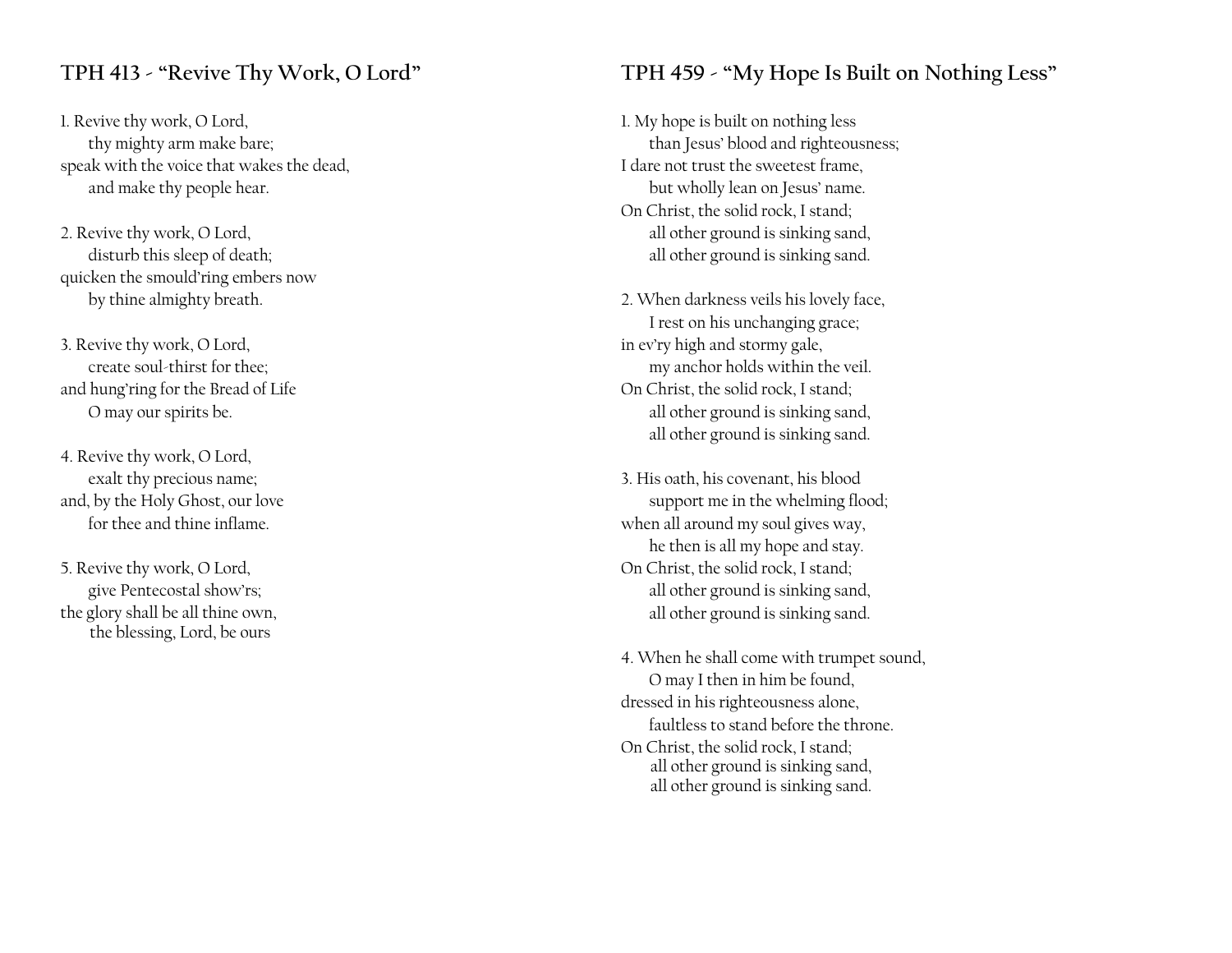# **TPH 236 - "To God Be the Glory" (Stz. 3)**

3. Great things he has taught us, great things he has done, and great our rejoicing through Jesus the Son; but purer and higher and greater will be our wonder, our transport, when Jesus we see. Praise the Lord, praise the Lord, let the earth hear his voice! Praise the Lord, praise the Lord, let the people rejoice! O come to the Father thro' Jesus the Son, and give him the glory, great things he has done!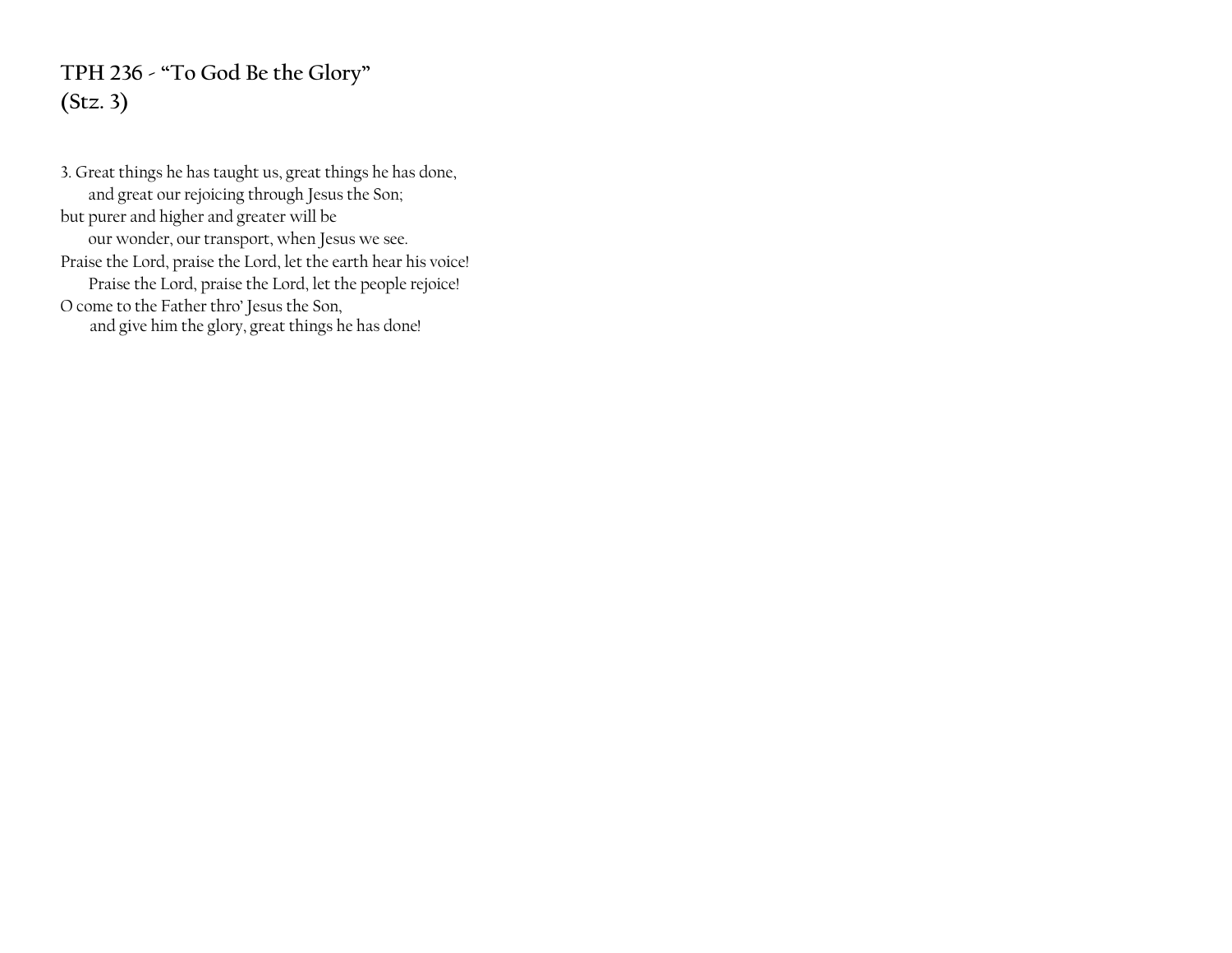| <b>EVENING WORSHIP</b><br>June 19, 2022<br>Rev. Ralph A. Pontier |                                                                         | Evening Sermon Outline<br>Diverse Responses to the Raising of Lazarus<br>Scripture Reading: John 11:45-57, Page 1238 |
|------------------------------------------------------------------|-------------------------------------------------------------------------|----------------------------------------------------------------------------------------------------------------------|
| Prelude                                                          | Organist, Ruth De Vries<br>"Praise My Soul, the King of Heaven"         | Sermon Text: John 11:45-57<br>The miracle of raising Lazarus from the dead produced diverse responses.               |
| Call to Worship<br>Prayer of Invocation                          | Psalm 99:1-3                                                            | I. The miracle awakened faith in some but not all who witnessed it.                                                  |
| *Song of Praise TPH#99A                                          | "The Lord God Reigns on High"                                           |                                                                                                                      |
| *God's Greeting<br>*Apostles' Creed - TPH, inside front cover    |                                                                         |                                                                                                                      |
| *Gloria Patri TPH#572                                            | "Glory Be to the Father"<br>(unannounced)                               |                                                                                                                      |
| Congregational Prayer                                            |                                                                         | II. The miracle aroused murderous hatred among the Jewish leaders.                                                   |
| *Song of Preparation TPH#119F                                    | "Let Your Mercy and Love"                                               |                                                                                                                      |
| Scripture Reading: Page 1238                                     | John 11:45-57                                                           |                                                                                                                      |
| Sermon Text:                                                     | John 11:45-57                                                           |                                                                                                                      |
| "Diverse Responses to the Raising of Lazarus"<br>Sermon          |                                                                         |                                                                                                                      |
| Prayer of Application                                            |                                                                         |                                                                                                                      |
| *Song of Dedication TPH#431                                      | "And Can It Be That I Should Gain"                                      |                                                                                                                      |
| Offering                                                         | The offering is for Wycliffe / Le Mahieu Family<br>"Thine Is the Glory" | III. The miracle elicited an unconscious prophesy of Jesus' substitutionary atonement.                               |
| *Doxology TPH#213                                                | "Glory Be to God the Father"                                            |                                                                                                                      |
| *Benediction                                                     |                                                                         |                                                                                                                      |
| *Moment of Meditation                                            |                                                                         |                                                                                                                      |
| *Postlude<br>*Please stand if you are able.                      | "Fantasia on 'Lord of Our Life'"                                        |                                                                                                                      |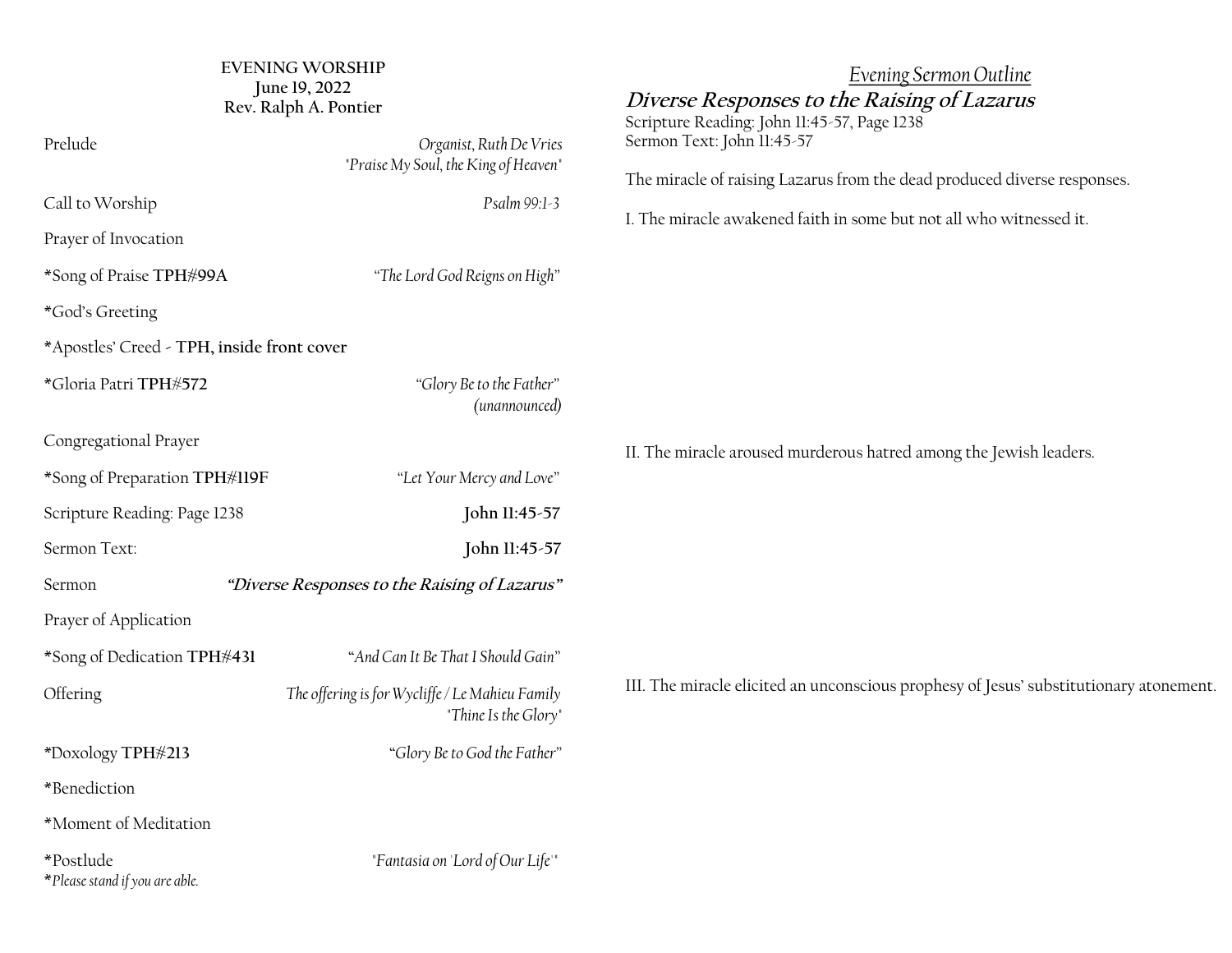### **TPH 99A - "The LORD God Reigns on High"**

1. The LORD God reigns on high; let all the peoples quake! He sits enthroned on cherubim; let all earth shake! In Zion God is great; o'er all the world enthroned. O praise his great and awesome name, the Holy One!

2. The mighty King is just, ordaining equity; in Jacob you love justice, judging righteously. Exalt the LORD our God, and worship him alone. O come and at his footstool bow, the Holy One.

3. For Moses was his priest, and Aaron was the same; among them also Samuel invoked his name. They called upon the LORD; he from the cloud was heard. His testimonies they obeyed and kept his word.

4. O LORD our sov'reign God, you answered their lament. O God you were forgiving, yet their wrongs avenged. Exalt the LORD our God; before his mountain come and worship God, for he is LORD, the Holy One.

#### **TPH 119F - "Let Your Mercy and Love"**

- 1. Let your mercy and love come to me, your salvation as promised, O LORD.
- Then I'll answer the taunts of my foe, for I steadfastly trust in your word.
- 2. Do not take your true word from my mouth; all my hope has been set on your ways.
- I will always obey your commands without fail to the end of my days.
- 3. I will walk in the freedom you give, for your precepts I earnestly sought.
- I will speak of your statutes to kings, and to shame I will never be brought.
- 4. Your commandments, O LORD, which I love, they bring joy and delight unto me.
- I will lift up my hands to your laws, and will think on your righteous decree.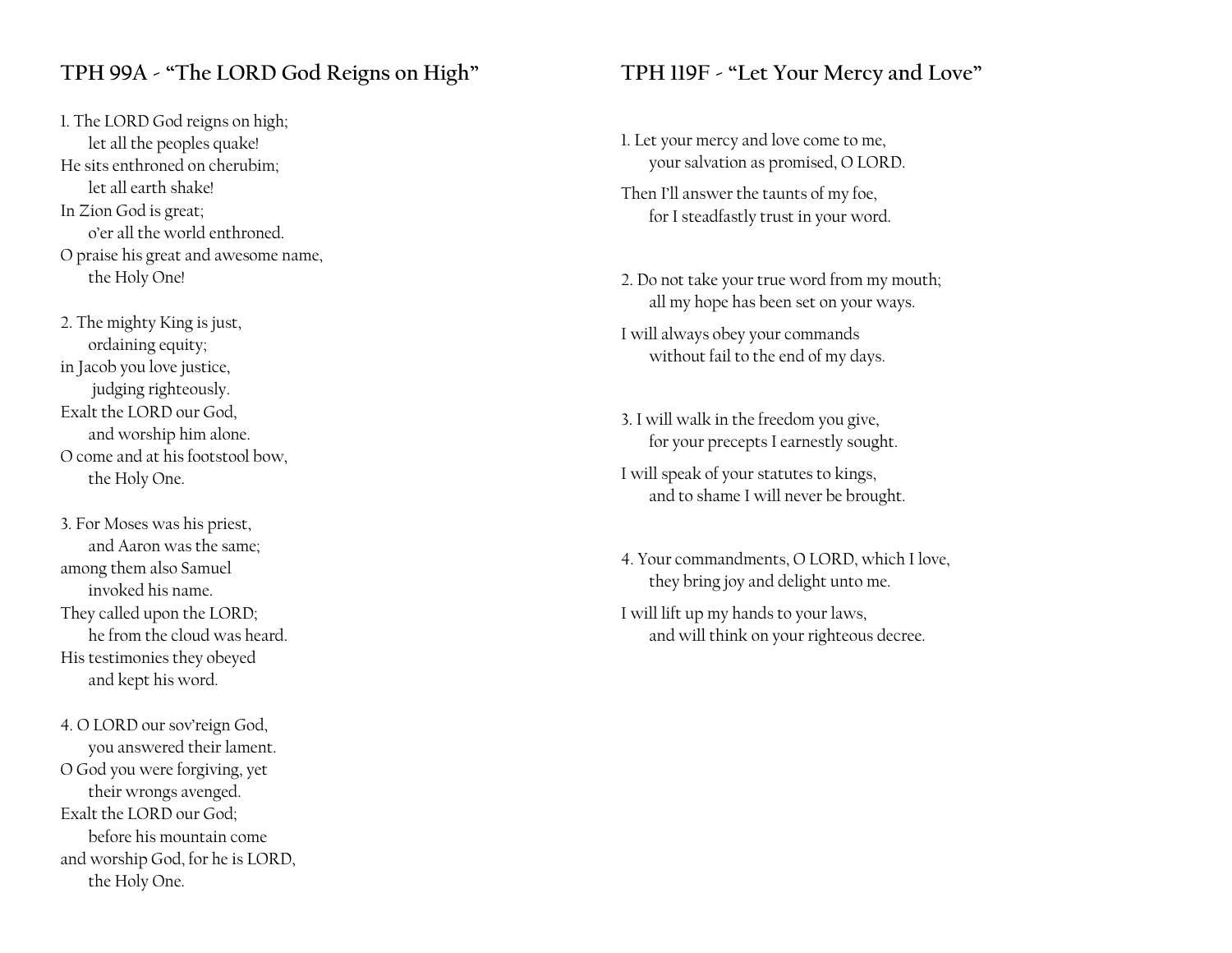### **TPH 431 - "And Can It Be That I Should Gain"**

1. And can it be that I should gain an int'rest in the Savior's blood? Died he for me, who caused his pain? For me, who him to death pursued? Amazing love! How can it be that thou, my God, shouldst die for me? Amazing love! How can it be that thou, my God, shouldst die for me?

2. 'Tis myst'ry all! Th'Immortal dies: who can explore his strange design? In vain the firstborn seraph tries to sound the depths of love divine. 'Tis mercy all! Let earth adore, let angel minds inquire no more. Amazing love! How can it be that thou, my God, shouldst die for me?

3. He left his Father's throne above (so free, so infinite his grace!), humbled himself (so great his love!), and bled for all his chosen race. 'Tis mercy all, immense and free; for, O my God, it found out me. Amazing love! How can it be that thou, my God, shouldst die for me?

4. Long my imprisoned spirit lay fast bound in sin and nature's night; thine eye diffused a quick'ning ray; I woke, the dungeon flamed with light; my chains fell off, my heart was free; I rose, went forth, and followed thee. Amazing love! How can it be that thou, my God, shouldst die for me? 5. No condemnation now I dread; Jesus, and all in him, is mine! Alive in him, my living Head, and clothed in righteousness divine, bold I approach th'eternal throne, and claim the crown, through Christ, my own. Amazing love! How can it be that thou, my God, shouldst die for me?